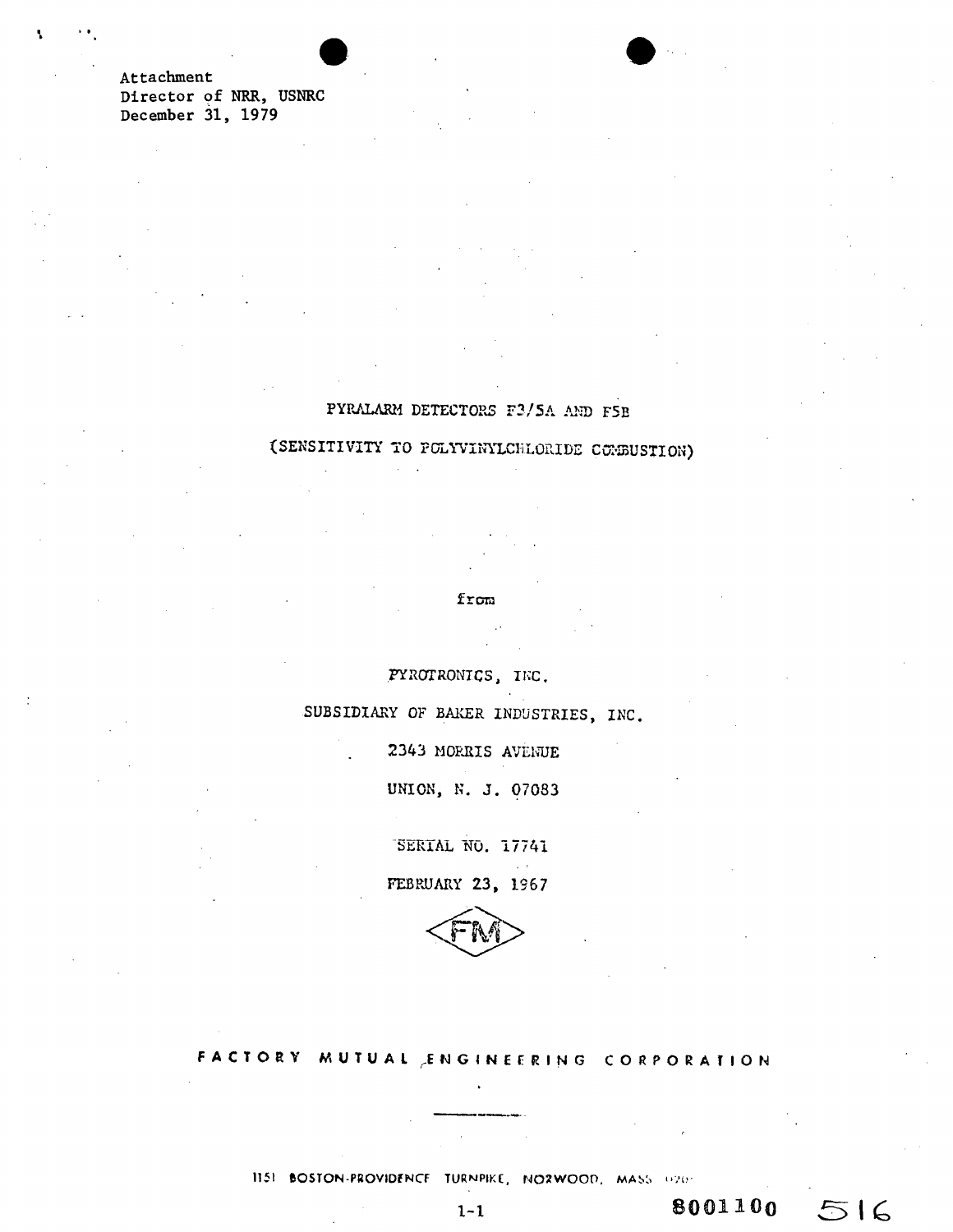

**FACTORY MUTUAL ENGINEERING CORPORATION** 

**1151 BOSTON-PROVIDENCE TURNPIKE, NORWOOD, MASS. 02062** 

## **17741** February **23, 1967**

### PYRALARM **DETECTORS F3/5A AND** F5B **(SENSITIVITY** TO POLYVINYLCHLORIDE COIMBUSTION)

from

PYROTRONICS, **INC. SUBSIDIARY** OF BAKER **INDUSTRIES,** INC. 2343 MORRIS AVENUE *UNION, N.* **J.** *07083* 

#### **I** INTRODUCTION

The Pyralarm detectors respond to aerosol products of combustion. From many combustibles these airborne products are light, invisible and rise rapidly to the detector from thermal lift. Detector response is often very quick.

Other combustibles have products of combustion that are much larger and heavier, and are readily visible. **If** there is little thermal lift, these products rise slowly, drift horizontally and tend to stratify. Products of polyvinylchloride insulation combustion are examples. With these, *Pyralarm*  response is not nearly as quick; and, in fact, some questioned whether the Pyralarm might be insensitive to these products.

The purpose of this re-examination was to determine if there is something so unusual about PVC combustion that the Pyralarm ignores it. The answer is negative. Pyralarm will respond to PVC combustion when the products reach the detector. This is also true of approved spot type smoke detection devices in general.

II **TESTS** 

#### General

**1.** These were run at the Pyrotronics plant in Union, **N.** *J.* Tests produced products of PVC combustion two ways: **(1) by** electrically overloading PVC insulated wire to produce smoke; (2) **by** placing pieces of the insulation on **a** hot surface until smoke resulted.

2. Four brands of wire were tested: Alpha, Belden, Birnback and Plastic Wire **&** Cable. In all, eight different types and sizes were tested. These ranged from No. 16 to No. 22 ANG, having 60-105°C temperature, 200-1000 volts and **17-35** ampere ratings.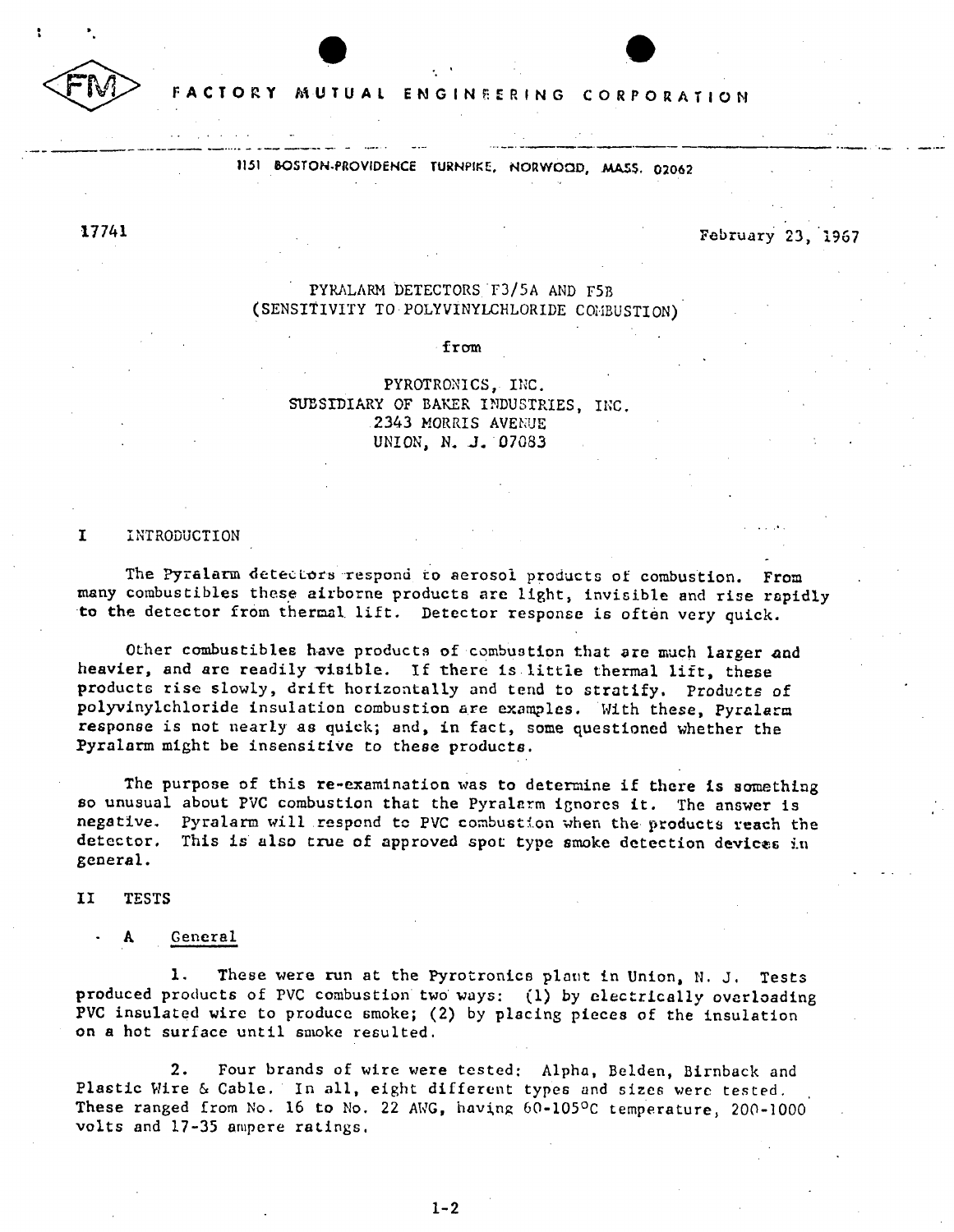#### FACTORY MUTUAL ENGINEERING CORPORATION

\* **. .** 4

 $\sim$ 

Page 2

#### **17741**

**3.** Both Pyralarm detectors **F3/5A** and F5B were tested.  $\mathbf{1} \mathbf{1} \mathbf{1}$ 

in in wind

B Results

**1.** There was a noticeable difference among the four brands tested; probably as a result of different plasticizer and pigment. However, in no case did the Pyralarm fail to operate when the products got there.

2. Sometimes, the response appeared slow **-** on the order of a couple minutes **-** and the test area was uncomfortably smokey at floor level. However, observation at detector **levotl** showed a practically clear atmosphere around the detector.

3. Other details are on file; but are unnecessary for the purpose of this report.

**III CONCLUSION** 

Pyralarm detectors **F3/5A** and F5B are sensitive to products of "polyvinylchloride" insulation combustion.

LWC/bt

TESTS AND REPORT. EY = E. W. Cray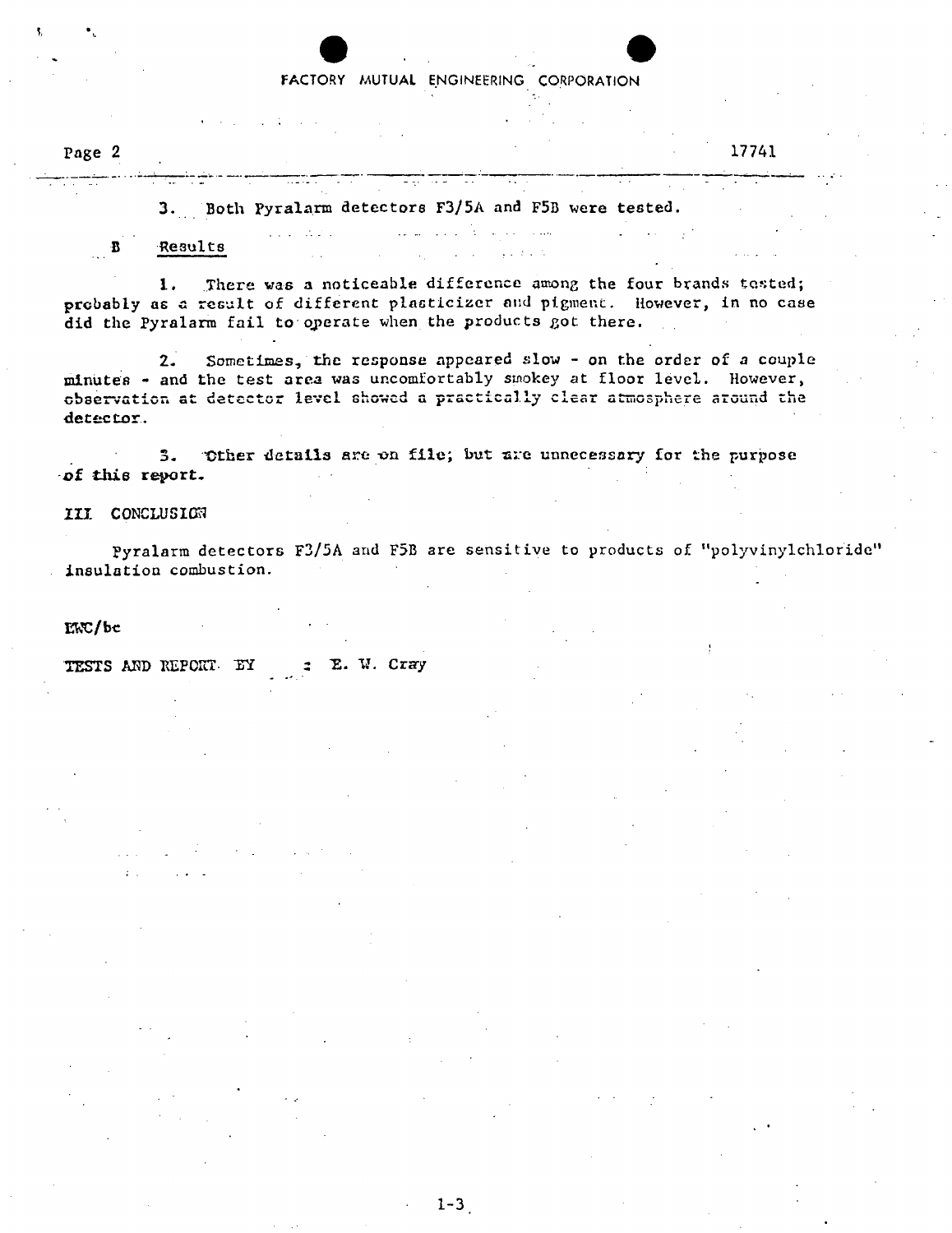#### **P. V. C. Smoke Tests**

#### I. INTHODUCTION

Idyrotronics has received Lsord from **too** Tield that our ionization detectors do not respond to combustion particles from burning Poly-Vinyl Chloride (PVC) insulation.

4.0n February **7, 1967** tests were run at Pyrotronics Inc., in both the Engineering Laboratory and a full scale test area. These tests confirmed to Pyrotronics, and demonstrated to Mr. **E.** W. Cray of Factory Mutual Engineering Division, that our ionization detectors do respond to combustion particles given off **by** burning Poly-Vinyl Chloride (PVC) insulation. The following is a detailed report of the various tests that were performed.

#### **II.** PVC WIRE ANALYSIS

"Preliminary to running new performance tests, certain data was ob tained from manufacturers as to the chemical composition of PVC dustains.

**The basic PVC resin is non-combustible, according to a representa-<br>tive of <b>Alpha Wire Corp and accounts** for 60% to 80% of the compound, depending upon *the* desired voltage and temperature characteristics. 7VC resin, whon heated to abouL *3700 F,* gives off Hydrogen Chloride gas. The stabilizers, platicizers, and inert fillers which are Iydro-Carbon compounds provide the combustion particles which can be detected.

Another manufacturer, Plastic Wire & Cable Corporation, supplied the actual ingredients of the insulation of one of our test samples. While the actual mixture ratio is confidential, the compounds are iisted below:

> PVC Resin Tri Cresyl Phosphate Phthalatc Ester - Tri-basic Lead Sulphanate Clay

Samples of wire from Alpha Wire Corporation, Belden Manufacturing Company, Birnbach Radio Corporation, and Plastic Wire **& Cable**  Corporation were obtained and prepared for testing.

#### **IT.** CONT'HOLLED LAlBORATORY **TESTS**

The apparatus used for those tests performed in the Engineering Laboratory consisted of a test chamber  $16" \times 11" \times 6\frac{1}{2}"$  (0.67 cubic **feet) into which one each of the F5B and F3/5A detectors were installed. Each detector was connected to a separate Fire Ine** Each detector was connected to a separate Fire Indicating Unit. **A** small fan was installed to create a mild air turbulance to produce a uniform distribution of combustion particles. A thermo**couple** type temperature measuring device was used to measure wire temperature. The PVC test samples were introduced at **the** hottom **center** of the test chamber, as shown in Figure **1.** Extcrnal **to the**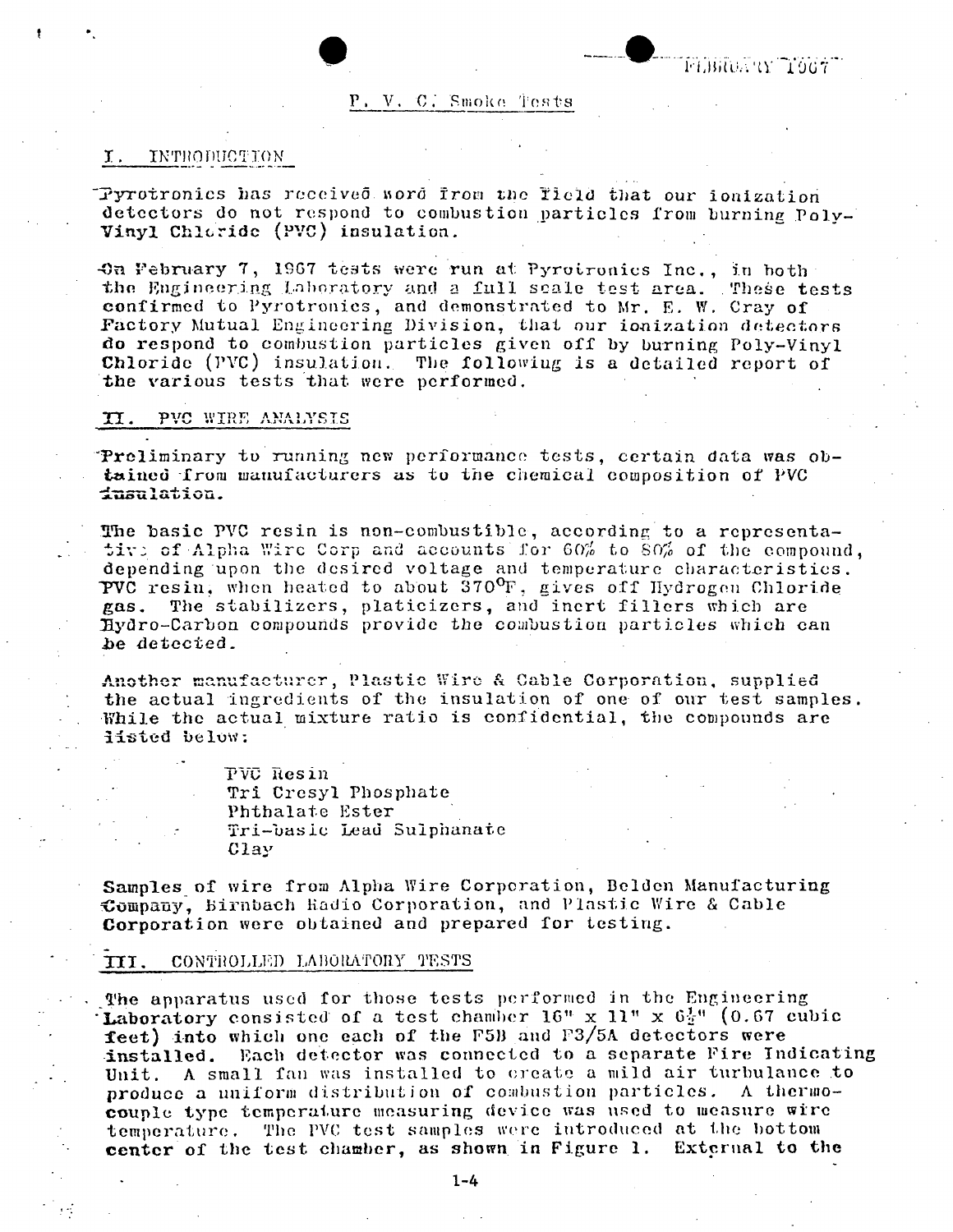test chamber was **a** transformer driven **by** a "variac" so that the current through the wire samples and thus the rate of burn could be  $\gamma$ urien. **1111 IS AUTRUL EUS ANLOAIGH AN IN ALLE-AN ANNOICT IN IQLACT .** In the table **of** Figure 2.

- 2.

Prior to testing the PVC insulation, various other combustible products including tobacco, paper, cardboard, corrugated, wood, punk sticks, and cotton lint were tested. Both detectors responded within **<sup>15</sup>**seconds. The **PVC** test samples -consisted of **7-1-** inches of wire from which all but  $2\frac{1}{2}$  inches of insulation was removed. The overload current listed in the table was passed through each of the 8 samples. In. all cases both detectors responded within 1 minute after current was applied. The wire temperature ranged from 325 $^{\text{O}}$ F to 350 $^{\text{O}}$ F, at the time of response to smoke, dependent on the sample tested.

#### T. **FULL SCALE TESTS**

The apparatus used in the full, scale tests consisted of *various* ceil ing mounted detectors wird into separate zones of a fire detecting system. The samples to **be** tested were draped upon a plastic insula ting support which was placed on a table  $5\frac{1}{2}$  feet from the ceiling. The wire was connected to a transformer secondary (UTC S-60) whose primary was connected directly to the **AC** line. (Figure *3.)* As in the laboratory tests, the rate of burn was controlled by varying the current through the PVC samples. The current magnitude was controlled **by** varying the wire length . Wire lengths and overload currents are noted in Figure 4. In all cases our ionization detec tors responded before any **of** the photoelectric detectors which wore

In addition to burning PVC insulation by a wire overload, small **PVC**  pellets were dropped on a hot plate. This smoke was also detected first **by** the ionization detectors and second **by** the photoc lectric devices,

#### $V.$  CONCLUSION

**The conclusion reached from these tests is that while the response** of the ionization detectors to PVU smoke is slower than the re sponse to other combustion products, the ionization detectors do respond as fast or faster than presently marketed photoelectric detectors.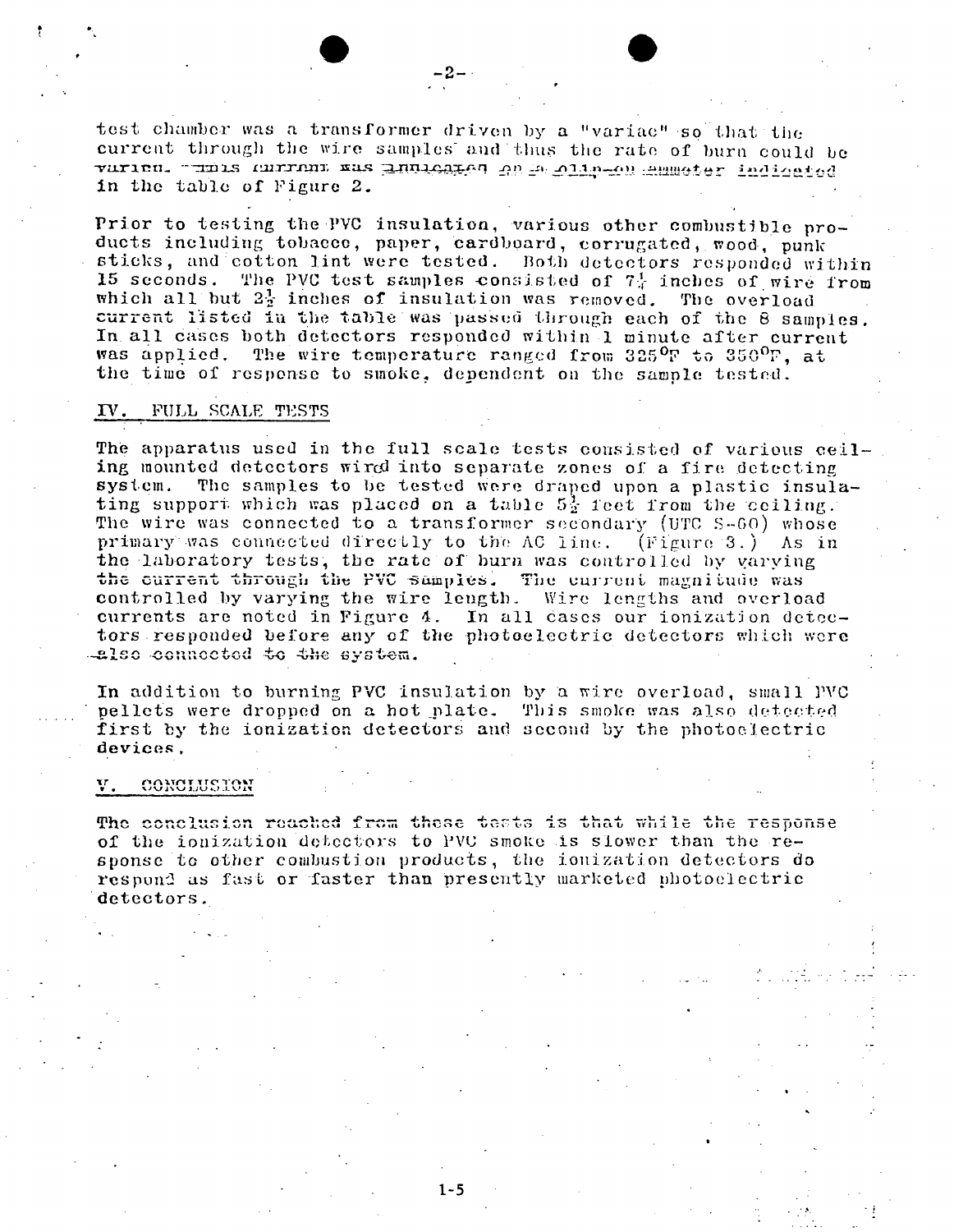# **APPARATUS USED** FOR **TESTS** PERFORMED

**I**



FTGURE 1

|                            |                               |                      | $\sigma^2 \sim 1$                                                      |                               |                                           |
|----------------------------|-------------------------------|----------------------|------------------------------------------------------------------------|-------------------------------|-------------------------------------------|
| MFR.                       | PART<br>NUMBER                | WIRE SIZE<br>AWG     | TEMP.<br><b>RATING</b>                                                 | VOLTAGE<br>RATING             | OVERLOAD<br><b>TEST</b><br><b>CURRENT</b> |
| Tlastic<br>Wire &<br>Cable | 1011                          | 20                   | $80^{\circ}$ C                                                         | 600V                          | 20a.                                      |
| Belden                     | 8522                          | 18                   | $80^{\circ}$ C                                                         | 1000V                         | 25a.                                      |
| Birnbach<br>÷              | 7195<br>7316                  | 22<br>16             | $105$ <sup>o</sup> C<br>$80^{\circ}$ C                                 | 600V<br>2500V                 | 17a.<br>35a.                              |
| Alpha                      | 3073<br>1555.<br>1857<br>1172 | 20<br>18<br>18<br>22 | $105^{\circ}$ C<br>$80^{\circ}$ C<br>$105^{\circ}$ C<br>$60^{\circ}$ C | 600V<br>1000V<br>600V<br>200V | 20a.<br>25a.<br>25a.<br>17a.              |

### TIRE **SAMPLES \*** FOR CONTROLLED LABORATORY **TESTS**

**\*** Each wire test sample was **7-1-"** long with 2i" of insulation

PTGURE 2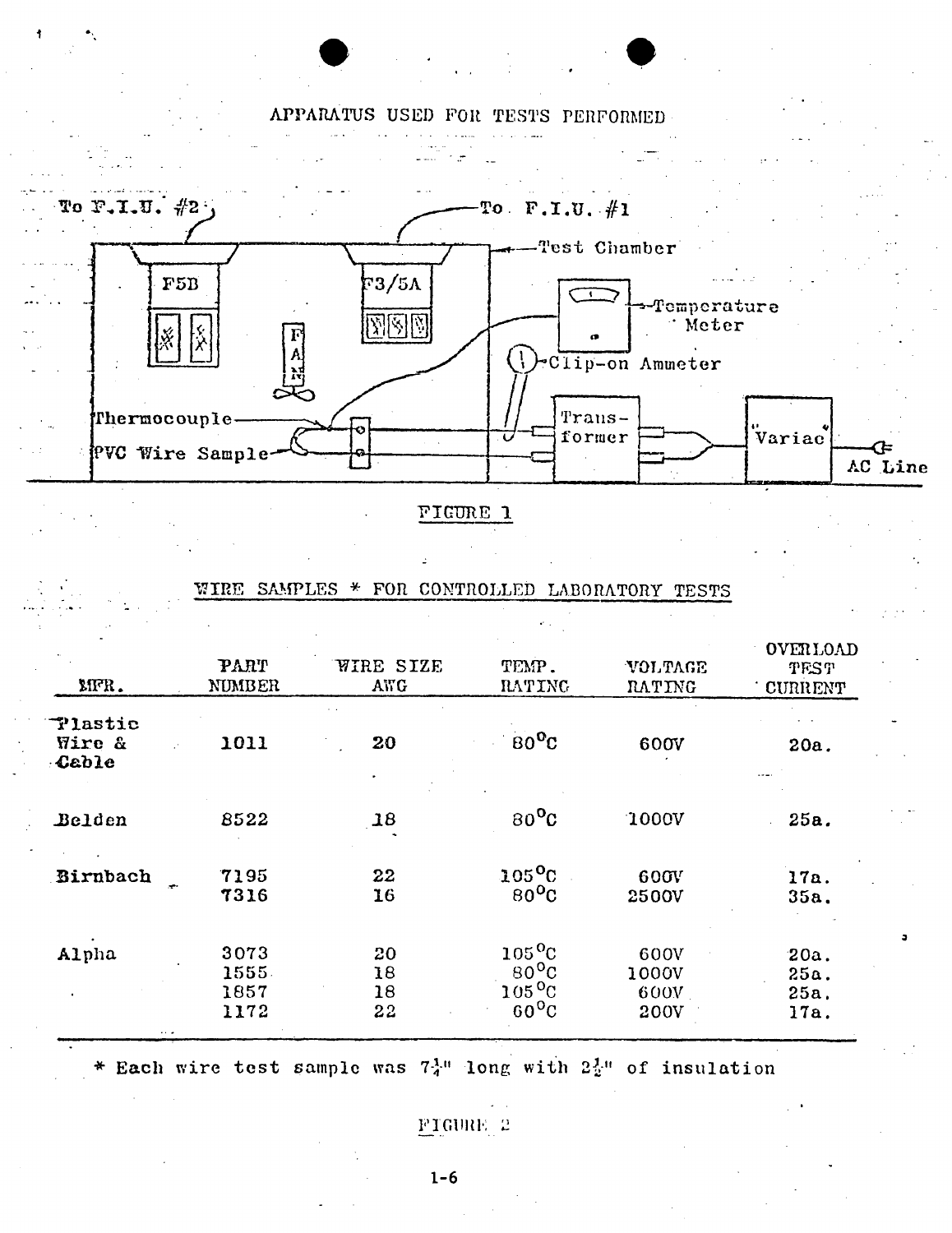

# FIGURE 4

 $80^{\circ}$ C

 $80^{\circ}$ C

**2500V** 

 $-600V$ 

 $-60a.$ 

 $35a.$ 

 $9$   $2t.$ 

 $4\frac{1}{2}$  ft.

Birnbach

Plastic

Wire &

Cable

7316

1011

16

20

 $1 - 7$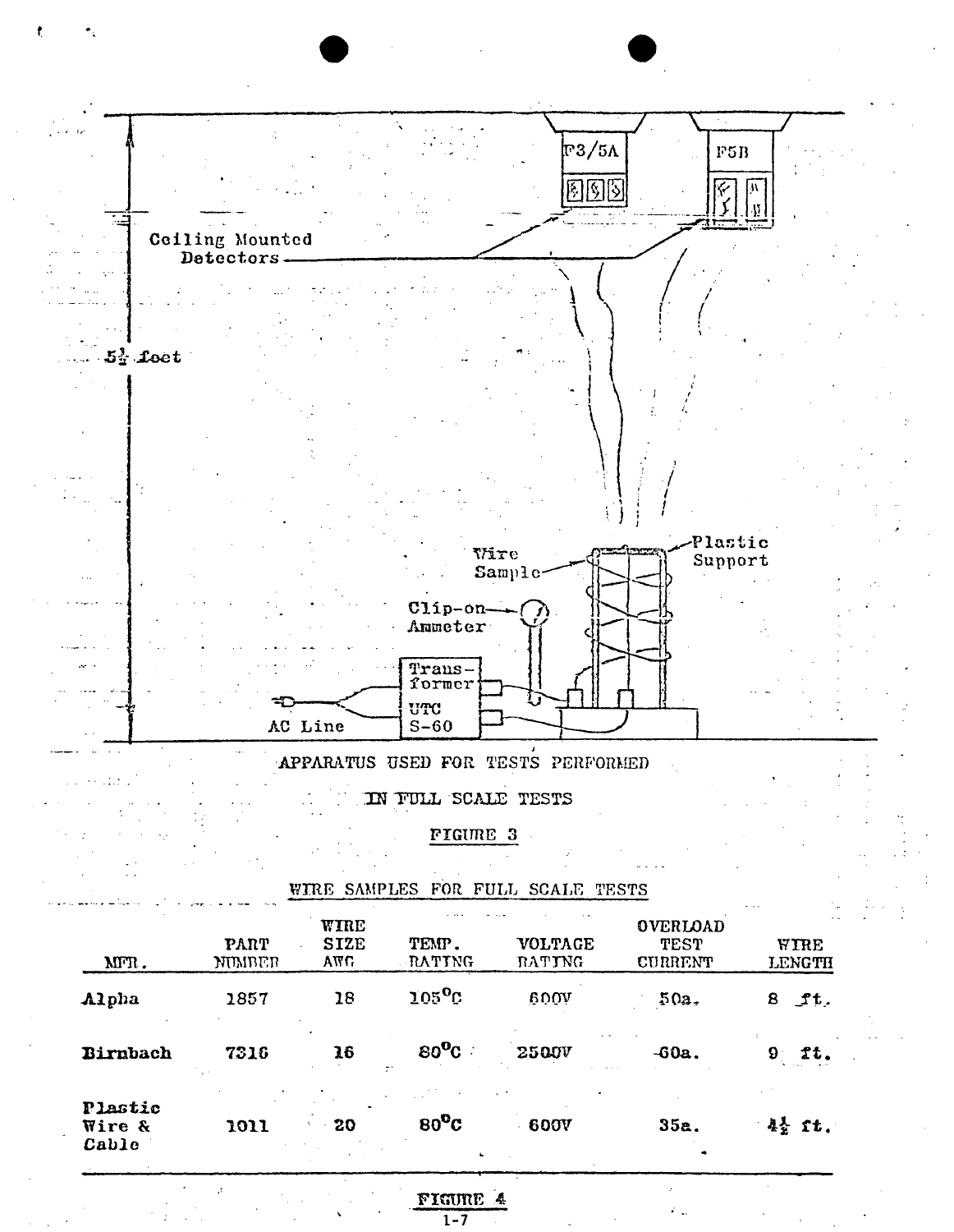

# **Pyr-A-Larm, Inc.**

e **\*0** 

**8** Ridgedale Avenue. Cedar Knolls. New Jersey **07927**  (201) **267-1300** Cable Address: Baker Pyro

August **23, 1978** 

Subject: Fire Detectors

In regard to your letter to Mr. Lloyd Drahos, Pyrotronics dated July **28, 1978** project No. **5506-00** concerning your re quest for detector sensitivity response to burning E.P.R. chlorosulfonated polyethylene jacked cables, we hereby sub mit the following information.

It has been shown that as little as 1-1/2 oz. of E.P.R. smoldered on a 750°F hot plate will alarm all.ionization detectors whether high voltage or low voltage. The same applies to Pyrotronics photoelectric detectors either high or low voltage. (See figure **1** for fire test room size, fire sites and detector locations).

The burning of E.P.R. in an alcohol bath to simulate flame from other sources and to demonstrate the effect of flame on E.P.R. produces different results. Because E.P.R. will not sustain flame in itself, clean burning alcohol is used be cause it produces no added smoke. This decomposition of E.P.R. will produce a quick response from all ionization detectors either low or high voltage but because the smoke generated is a very small amount, a considerably large fire would be nec essary to produce the amount necessary to alarm photoelectric detectors, also the time period would be considerably longer. **By** referring to figure **1,** the detectors involved, namely the high voltage **F3/5A,** would respond to approximately **2.5%** smoke obscuration. The high voltage F5-B would respond to 2% to **2.5%.** The low voltage detectors, namely the **D1-2** and D1-4, would require approximately  $2-\frac{1}{2}$  obscuration to alarm also. The amount of fuel, although very small (approximately 2 oz. for smoldering fires and several pieces **3** inches long in flaming alcohol), produced a response in our fire test, facility in approximately **30** seconds to 2-1/2 minutes, depending on fire site and detector location. (See figure **1)**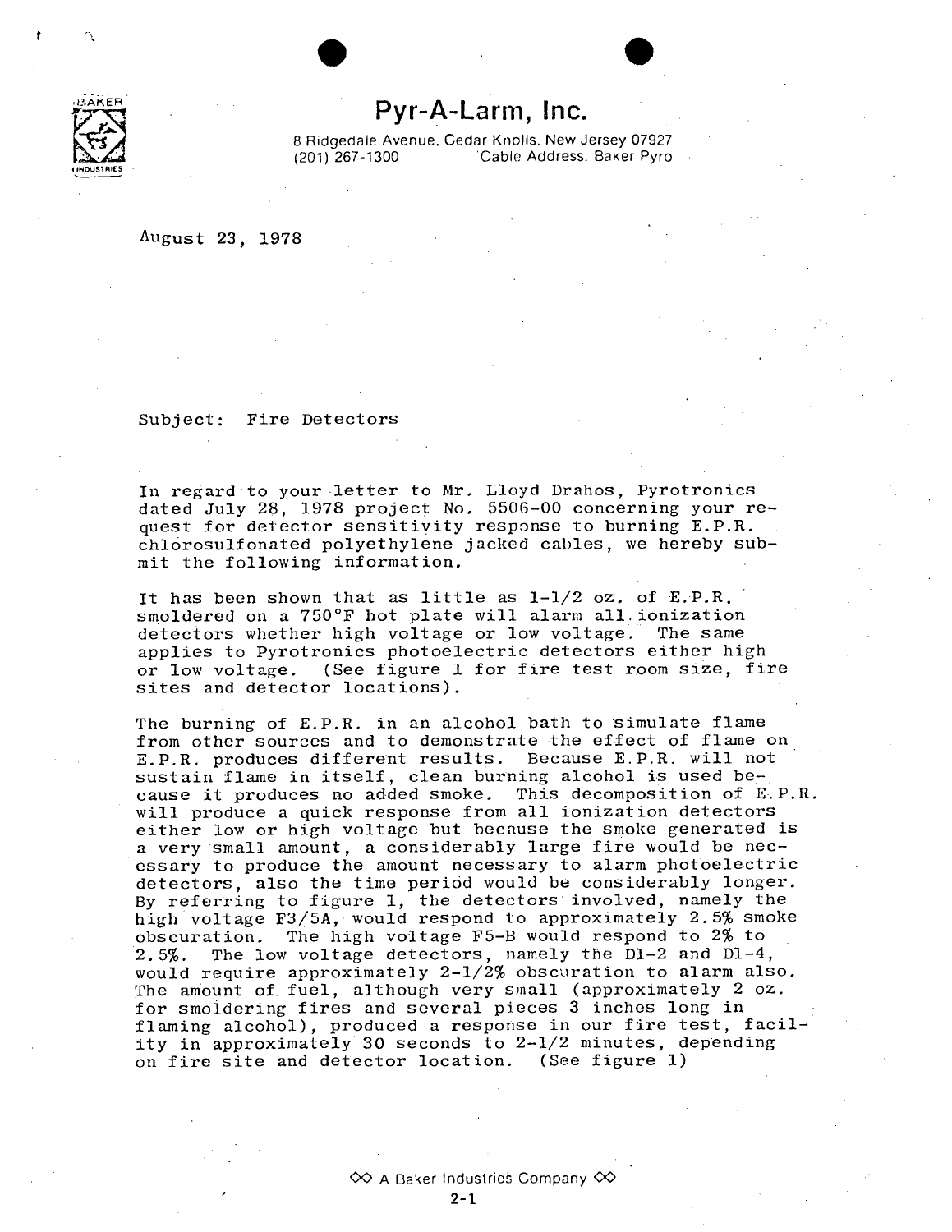The conclusions reached from our testing would indicate that this material is extremely easy to respond to for ionization detectors due to the large amount of very active particles generated. This applies to either smoldering fires or from flame.  $\mathbf{v}_\infty$ 

Sincerely,

PYR-A-LARM, **INC.** 

willer !! William J. Collins

WC:er Attachment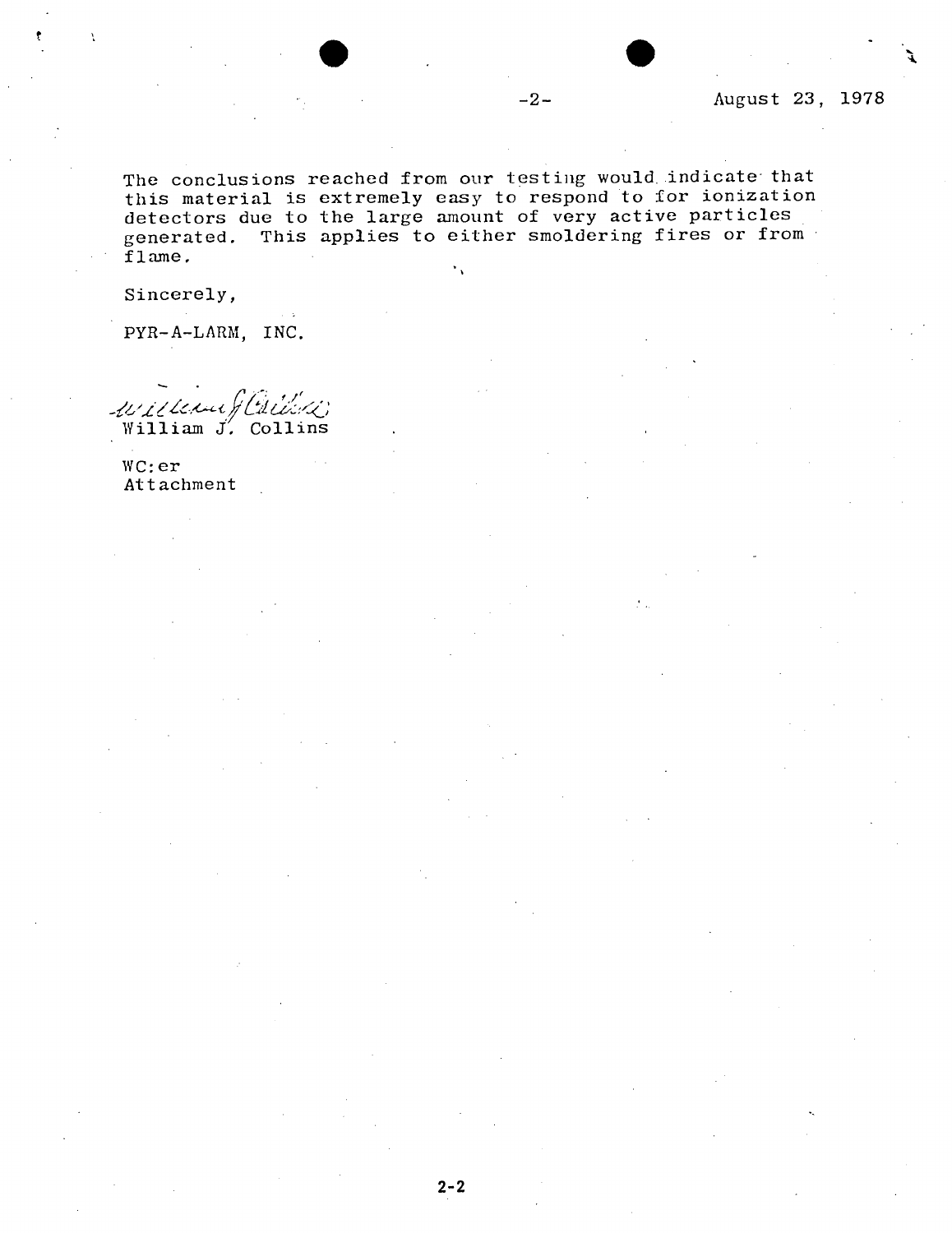

 $2-3$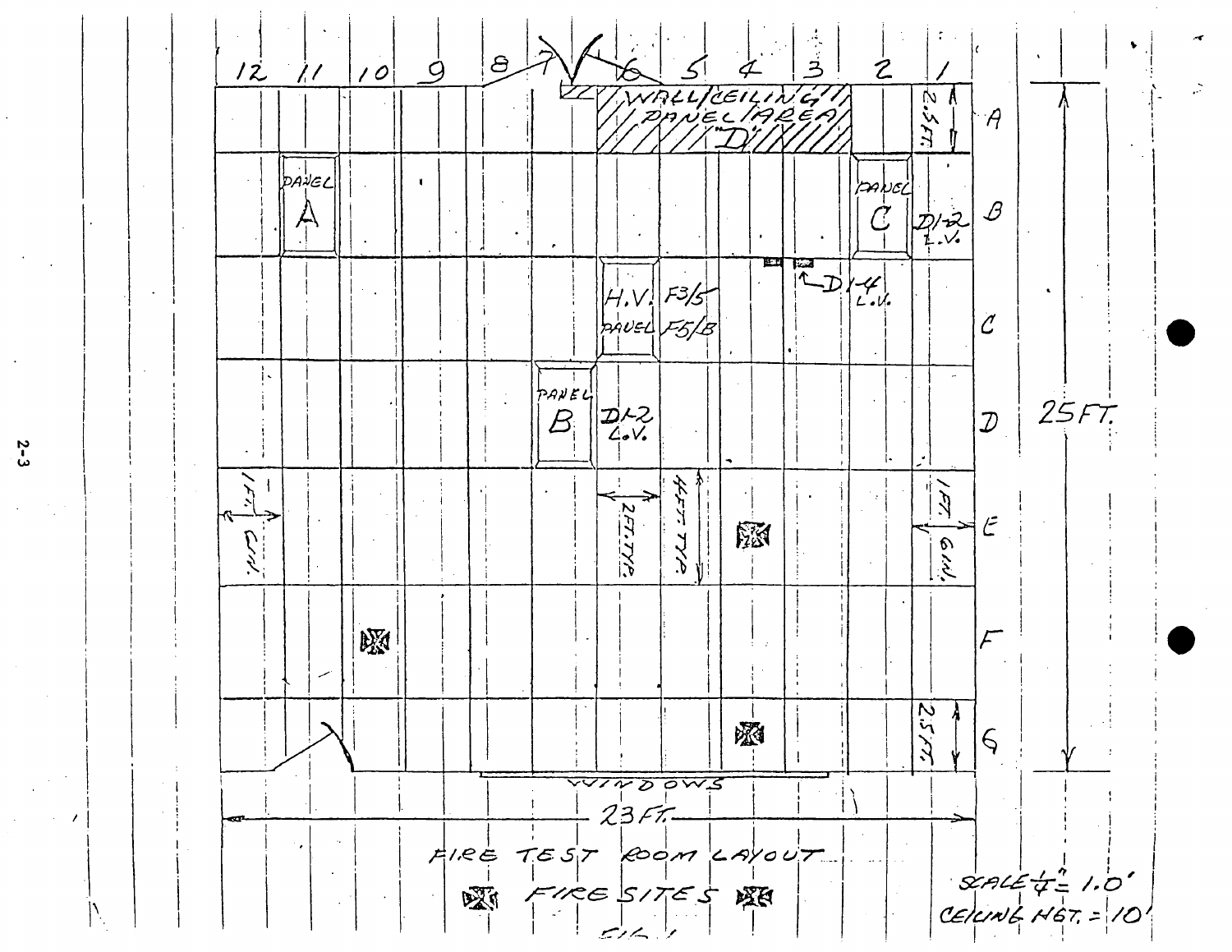# Published **by** Pyrotronics Engineering Department

**-'** - Cf17~ L **I 1.** LA

# RESPONSE OF F5B IONIZATION DETECTOR TN-12A

TO

### VARIOUS BURNING LATERIALS

This report deals with a large number of materials of which the :buildings, stored goods or elements of individual'objects to be protected may consist. For each material, the quantity in grams  $(g_m)$  is given, which, when burned in a container of 1 cubic foot volume and homogenous distribution of the ensuing combustion gases, will alarm an F5B detector with standard sensitivity of 50 volts.

These values were experimentally determined in a niniature firechamber, having a volume of 2 cubic feet. Solid materials were burned without open flame **by** putting them on an asbestos plate, o. heated to approximately **6500C** (12000F). The average time for alarming the various solid materials was **10** seconds. Liquid **CD** aterials were burned in a porcelain container **by** dipping a glow-, ing wire into the liquid; evaporation was substantially reduced<br>by this pethod. The average time for alarm was 20 seconds. The average time for alarm was 20 seconds.

The tests described above provide reproducible results, but cannot be applied in practice without further consideration, because the conditions which are valid for laboratory tests are not usually present in a practical situation. For example, the combustion gases will not be uniformly distributed in the entire room, the distance from the source of the fire to the detector is considerably greater and in a fire outbreak it is likely that several materials are burned simultaneously (container, floor, etc.).

The list provides comparative values of the required quantity of burned material necded to alarm the detector. Generally, it can be stated that the quantities of material necessary for alarning<br>the detector are not substantially different, with the exception of those materials, which, when burned, transform into other chemical compounds (alcohol, acetone). The average for solid  $\mu$  daterials is .0008  $\mu$ n/ft.<sup>3</sup>

**S.R. 7-10-67** 

 $\frac{5}{2}$ 

 $\overline{\omega}$ 

**3-1**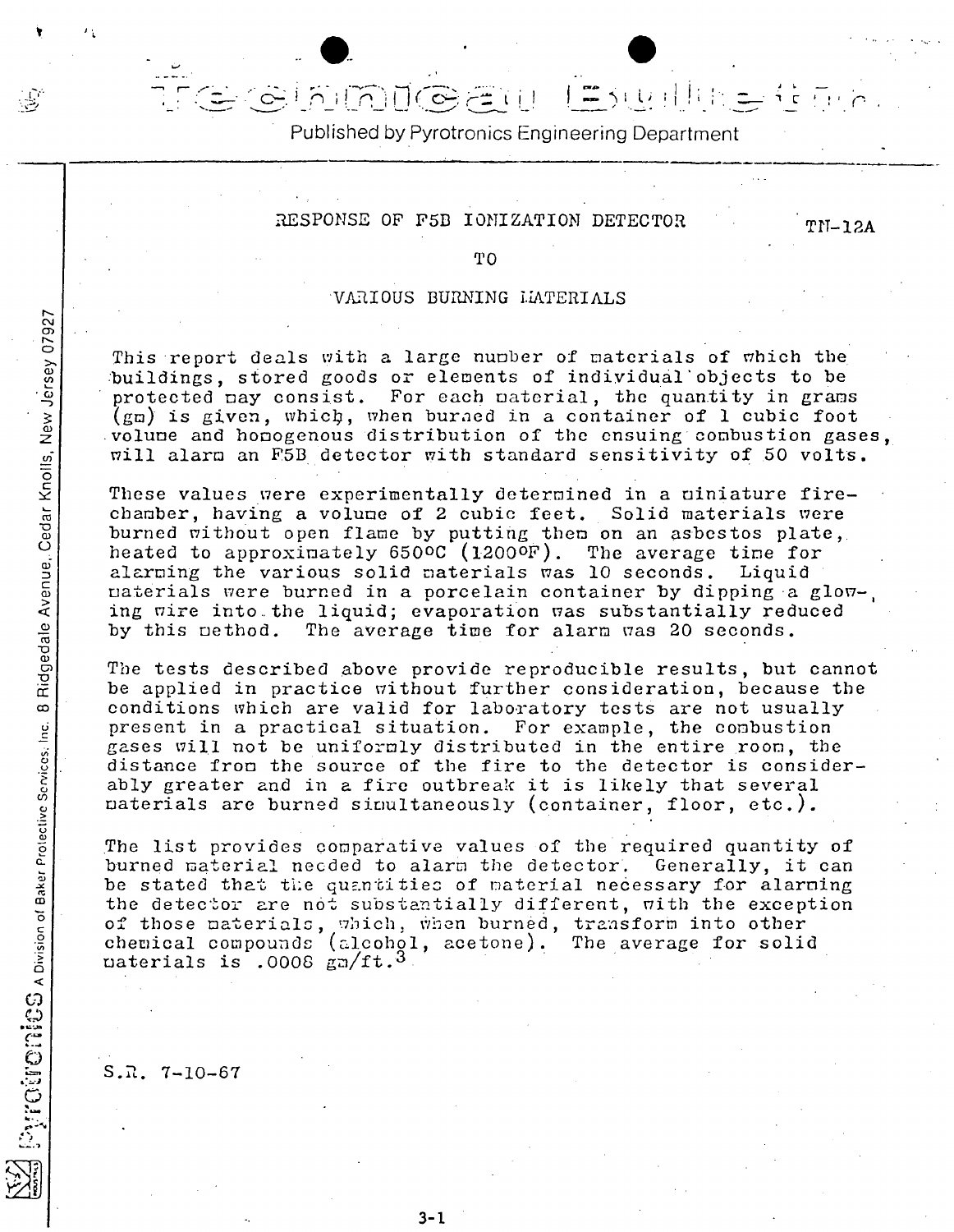| Material Burned                |                         | Quantity<br>Burned<br>$\sin \frac{\pi \pi}{2}$ $\frac{\pi \pi}{4}$ | Type<br>of<br>Combustion |
|--------------------------------|-------------------------|--------------------------------------------------------------------|--------------------------|
| Materials of Vegetable Origin: |                         |                                                                    |                          |
| Grain                          | Barley                  | .0016                                                              | Carbonized               |
|                                | Oats                    | .0012                                                              | Carbonized               |
|                                | Corn                    | ,0015                                                              | Carbonized               |
| Rubber                         |                         | .0006                                                              | Carbonized               |
| Resins                         | Soldering resin         | : 0005                                                             | Carbonized               |
| Vood                           | Conifers                | .0006                                                              | Carb, embers             |
| Wood                           | Hard Wood               | ,0011                                                              | Carb, embers             |
| Cork                           | $\mathbf C$             | .0006                                                              | Carb, embers             |
| $Linear + Glue$                |                         | .0004                                                              | Flame                    |
| Wick                           | Spindle string          | .0027                                                              | Carb, embers             |
| Paper                          | Glued writing<br>paper  | .0004                                                              | Carb, embers             |
|                                | Filter paper            | .0005                                                              | Carb, embers             |
| Tobacco                        |                         | .0015                                                              | Carb, embers             |
| Materials of Animal            | or Mineral Origin:      |                                                                    |                          |
| Asphalt                        |                         | : 0024                                                             | Carbonized               |
| Felt                           |                         | .0004                                                              | Carbonized               |
| Putty                          |                         | .0037                                                              | Carbonized               |
| Cowhide                        |                         | .0003                                                              | Carbonized               |
| Horsehair                      |                         | .0003                                                              | Carbonized               |
| Sulphur                        |                         | $*$ .0001                                                          | Flame                    |
| Textiles:                      |                         |                                                                    |                          |
| Cotton                         |                         | .0003                                                              | Flame                    |
| Artificial Silk                |                         | .0019                                                              | Flame                    |
| Silk                           |                         | .0006                                                              | Flame                    |
| Wool                           | $3 - 2$<br>greater than | .0003                                                              | Flame                    |

 $\mathcal{A}^{\mathcal{A}}$ 

 $\hat{\mathbf{W}}^{(i)}$  and  $\hat{\mathbf{V}}^{(i)}$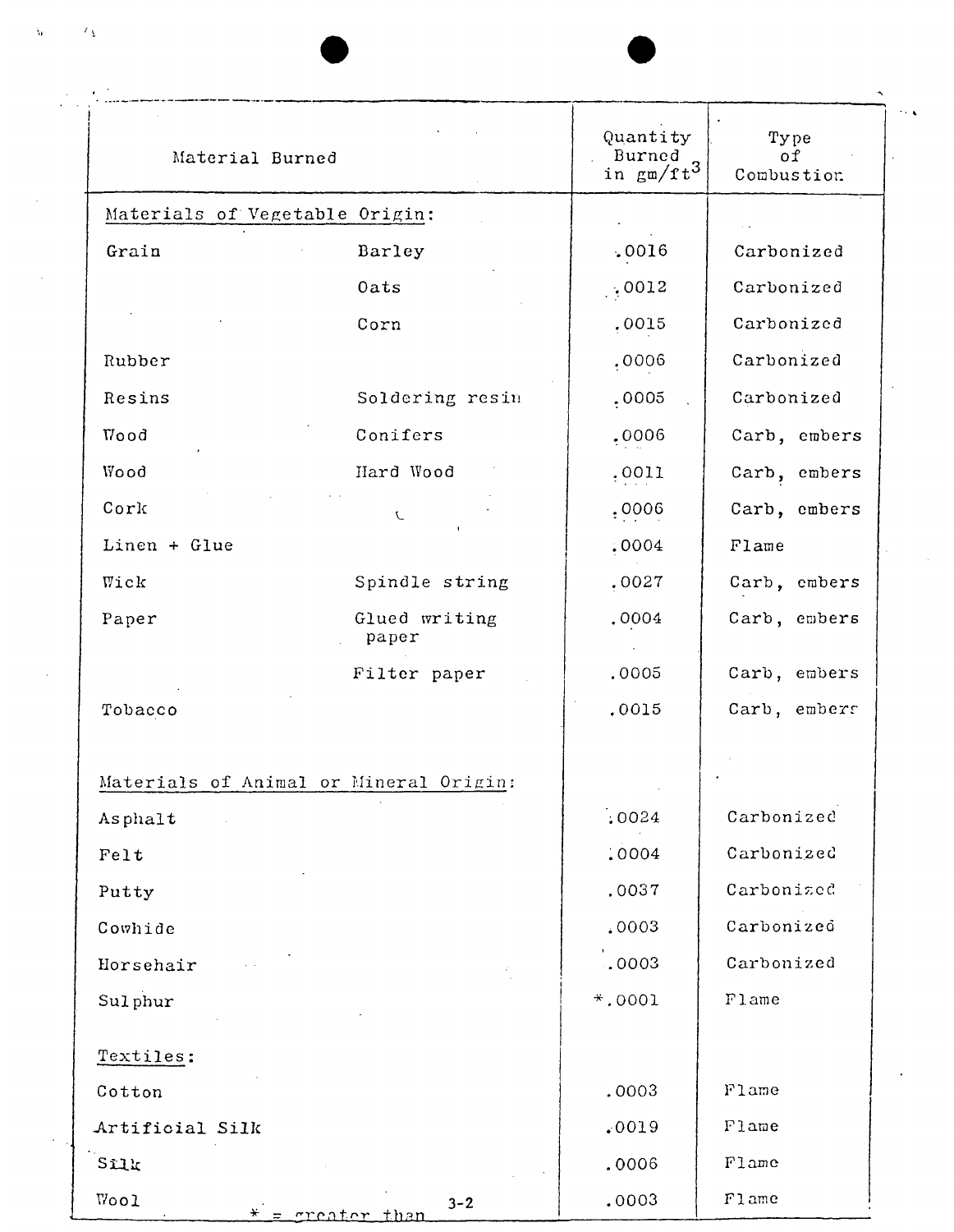| Material Burned                                                            | Quantity<br>Burned<br>in gm/ft3                             | Type<br>01<br>Combustion               |  |
|----------------------------------------------------------------------------|-------------------------------------------------------------|----------------------------------------|--|
| Paints:                                                                    |                                                             |                                        |  |
| Alkyd/Carbamid resin<br>Baking Varnish<br>combination<br>brown<br>black    | $*,0001$<br>.0006                                           | Carbonized<br>Carbonized               |  |
| Alkyd Resin<br>Synthetic Resin<br>Varnish                                  | .0020                                                       | Carbonized                             |  |
| Cellulose/Synthetic<br>Nitro Varnish<br>Resin combination                  | .0014                                                       | Carbonized                             |  |
| Electrical Insulation Materials:                                           |                                                             |                                        |  |
| Cellophane                                                                 | .0003                                                       | Carbonized                             |  |
| Wire Insulation:                                                           | $\mathcal{L}_{\text{max}}$ , and $\mathcal{L}_{\text{max}}$ |                                        |  |
| Enamel Insulation of copper wires                                          | .0004                                                       | Carbonized                             |  |
| Oil Varnished Wire with double artificial<br>silk insulation (flame proof) | .0004                                                       | Carbonized                             |  |
| Polyvinylacetate                                                           | .0002                                                       | Carbonized                             |  |
| Polyvinylchloride<br>red<br>blue<br>green                                  | .0003<br>.0003<br>.0004                                     | Carbonized<br>Carbonized<br>Carbonized |  |
| Thermoplastic, single insulation<br>yellow/red<br>$(f1ame-proof)$          | .0002                                                       | Carbonized                             |  |
| Lacquered glass wool                                                       | .0014                                                       | Carbonized                             |  |
| Mica/Asphalt combination                                                   | .0006                                                       | Carbonized                             |  |
| organic<br>Spaghetti Tube, oil impregnated,<br>fabric                      | .0005                                                       | Carbonized                             |  |
| Artificial Resin Materials, Pressed Layers:                                |                                                             |                                        |  |
| Phenolic Resin with fabric                                                 | .0006                                                       | Carbonized                             |  |
| Phenolic Resin with paper                                                  | .0003<br>to<br>.0009                                        | Carbonized                             |  |
| Phenolic Resin with asbestos fabric                                        | .0034                                                       | Carbonized                             |  |
| Oil glass silk                                                             | .0009                                                       | Carbonized                             |  |
| Oil silk                                                                   | ,0004                                                       | Carbonized                             |  |

المستوسط المحتفظ

r y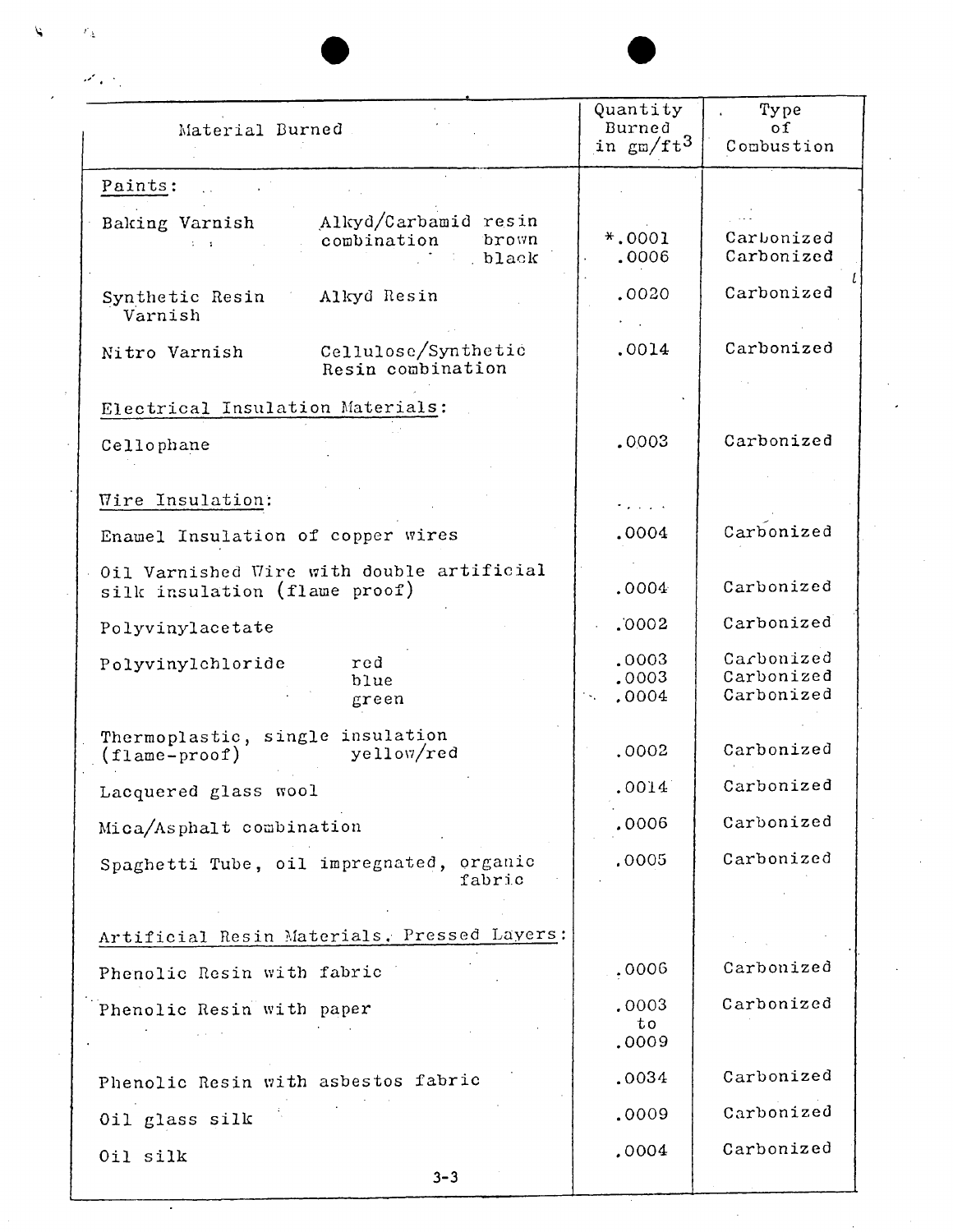| Material Burned                                                      |                                             | Quantity<br>Burned<br>in $\text{gm/ft}^3$            | Type<br>οſ<br>Combustion |
|----------------------------------------------------------------------|---------------------------------------------|------------------------------------------------------|--------------------------|
| Oil fabric                                                           |                                             | .0004                                                | Carbonized.              |
| Organic glass                                                        | Plexiglass                                  | ,0014                                                | Carbonized               |
| Paper-mica-paper                                                     |                                             | ,0011                                                | Carbonized               |
| Mylarfoil Polyethyleneterephtalatfilm                                |                                             | ,0040                                                | Carbonized               |
| Polyethylene                                                         |                                             | ,0003                                                | Carbonized               |
| Polyamid                                                             | Rilsan<br>Nylon                             | : 0003<br>,0011,                                     | Carbonized<br>Carbonized |
| Polyester-foamfabric                                                 |                                             | ,0009                                                | Carbonized               |
| Polystyrol                                                           | High Impact<br>Material                     | .0005                                                | Carbonized               |
| Polyvinychlorid                                                      | Scotch-Tape<br>red<br>transp. with          | : 0003<br>.0004                                      | Carbonized<br>Carbonized |
|                                                                      | protective<br>metal cover                   | $\mathcal{L}_{\text{max}}$<br>.0004                  | Carbonized               |
| Neoprene (Artificial Rubber)                                         | $57^{\circ}$ Shore<br>$70^{\circ}$<br>Shore | $\mathcal{O}(\mathcal{O}(\log n))$<br>.0006<br>.0009 | Carbonized<br>Carbonized |
| Shellac Paper                                                        |                                             | .0004                                                | Carbonized               |
| Silicone Rubber                                                      |                                             | ,0011                                                | Carbonized               |
| Trafoboard                                                           |                                             | 0008                                                 | Carbonized               |
| Liquids:                                                             |                                             |                                                      |                          |
| (With all liquids evaporation had no in-<br>fluence on the detector) |                                             |                                                      |                          |
| Alcohol, medical purpose                                             |                                             | .1270                                                | Flame                    |
| Acetone                                                              |                                             | .0340                                                | Flame                    |
| Gasoline                                                             |                                             | .0038                                                | Flame                    |
| Lead Gasoline                                                        |                                             | $*$ ,0043                                            | Flame                    |
| Benzol, pure                                                         |                                             | .0013                                                | Flame                    |
| Dioxan                                                               |                                             | .0425                                                | Flame                    |
| Nitrothinner                                                         | $\mathbf{I}$                                | $*,0043$                                             | Flame                    |
| Kerosene                                                             | $3 - 4$                                     | $*$ .0043                                            | Flame                    |

 $\Delta$ 

 $\epsilon$ 

 $\label{eq:2} \frac{1}{\sqrt{2}}\left(\frac{1}{\sqrt{2}}\right)^2\frac{1}{\sqrt{2}}\left(\frac{1}{\sqrt{2}}\right)^2.$ 

 $\ddot{ }$ 

 $\mathcal{P}_{\Psi}^{\dagger}$ 

 $\hat{\mathcal{A}}$